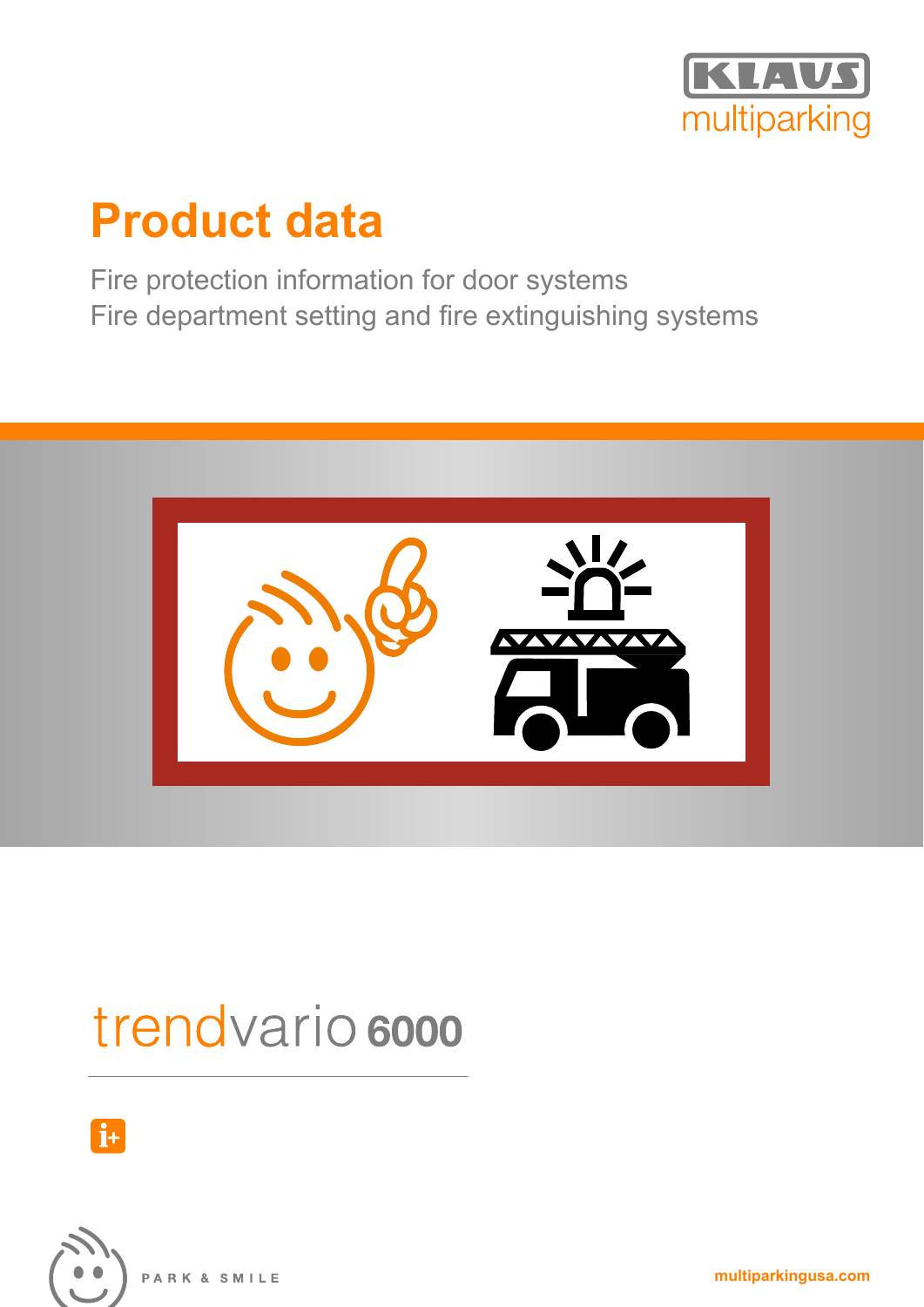

## **Contents**

| Additional control for fire department – fire department setting5 |  |
|-------------------------------------------------------------------|--|
|                                                                   |  |
|                                                                   |  |
|                                                                   |  |

## <span id="page-1-0"></span>**Explanation of symbols**



Additional information regarding product data

## <span id="page-1-1"></span>**Dimensional specifications & tolerances**



All structural dimensions are minimum finished dimensions.

Tolerance for structural dimensions: +1.2/-0". Dimensions in inches (in).

The tolerances specified in the German Construction Contract Procedures (VOB), Part C (DIN 18330 and 18331) as well as DIN 18202 must also be taken into account in order to adhere to the minimum finish dimensions.

## <span id="page-1-2"></span>**Arrangement of grids**



**1** Control panel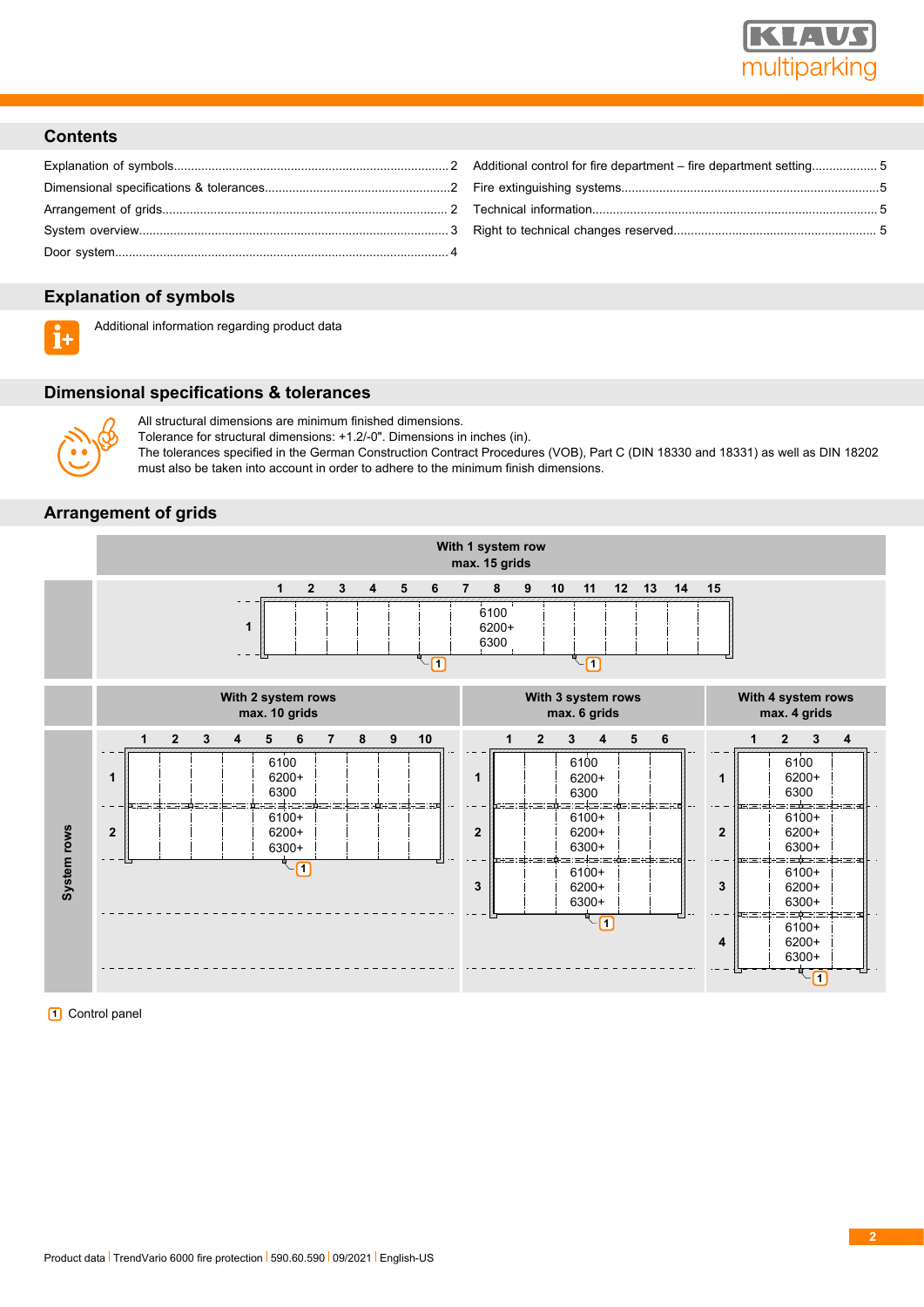

## <span id="page-2-0"></span>**System overview**

## **Single-row TrendVario systems**



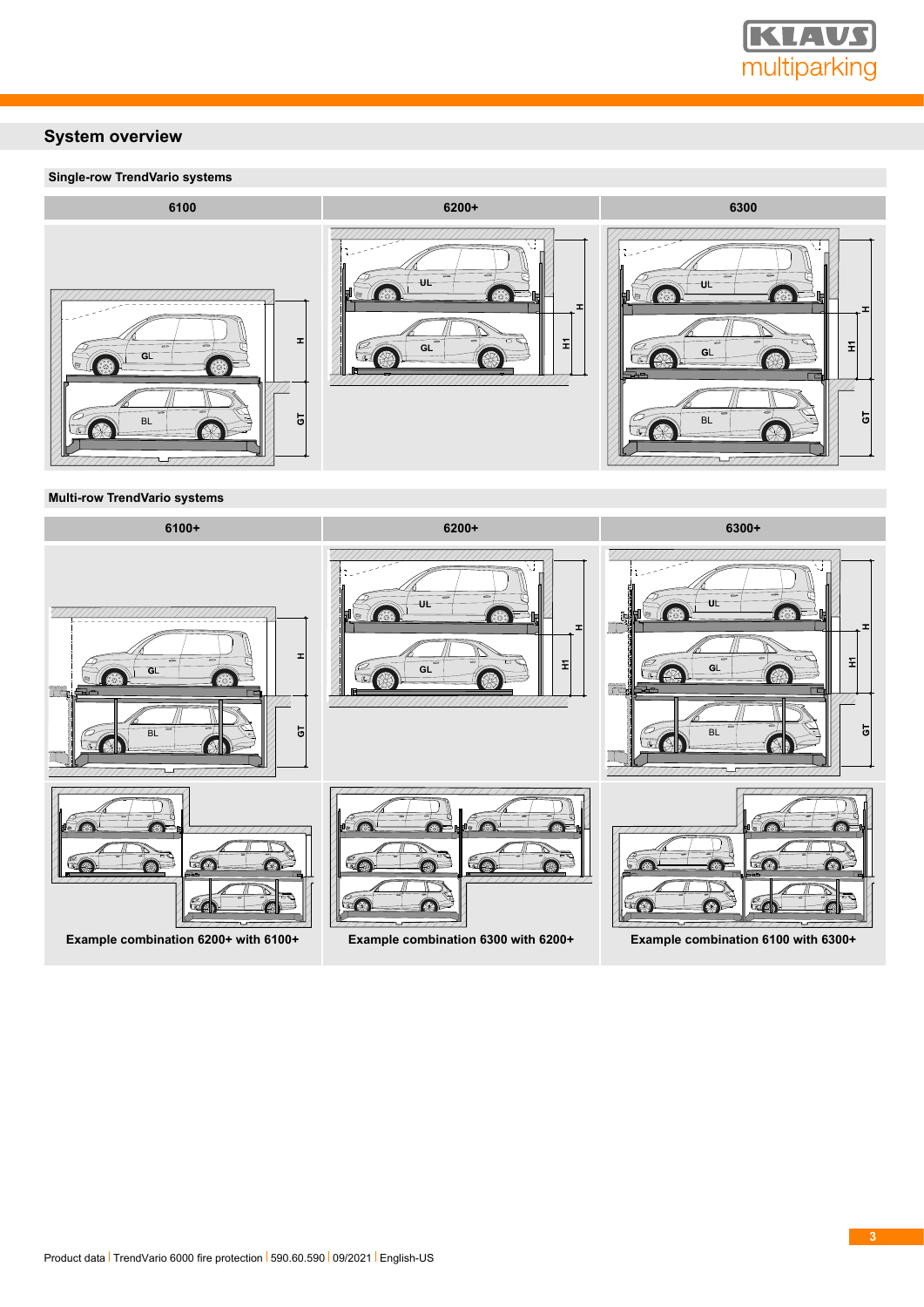

## <span id="page-3-0"></span>**Door system**

### **Vertical doors**

## **Fire protection**

- Emergency release from outside with M10 triangular fire department key as per DIN 3223
- $\blacksquare$ Additional control for fire department *[see "Additional control for fire department – fire department setting", page 5](#page-4-0)*
- $\blacksquare$ Filling can be kicked in

| <b>Filling</b>                                                                                                                                                          | Possible extinguishing measures                                           |
|-------------------------------------------------------------------------------------------------------------------------------------------------------------------------|---------------------------------------------------------------------------|
| Aluminum perforated plate<br>Round holes, 0.4"; distance between holes: 0.6"<br>Thickness: 0.06"<br>$\blacksquare$ Ventilation cross-section of the filling approx. 30% | ■ Emergency release from outside<br>$\blacksquare$ Kicking in the filling |

## **Sliding doors**

**Fire protection**

- **Emergency release from outside with KLAUS Multiparking special key**
- $\blacksquare$ Fire department setting possible with a surcharge *[see "Additional control for fire department – fire department setting", page 5](#page-4-0)*
- $\blacksquare$ Filling can be kicked in depending on design

| Door filling                                                                                                                                               | Possible extinguishing measures                                                                          |
|------------------------------------------------------------------------------------------------------------------------------------------------------------|----------------------------------------------------------------------------------------------------------|
| Aluminum perforated plate<br>Round holes, 0.4"; distance between holes: 0.6"<br>Thickness: 0.06"<br>■ Ventilation cross-section of the filling approx. 30% | ■ Emergency release from outside<br>$\blacksquare$ Kicking in the filling                                |
| <b>Plain aluminum sheet</b><br>■ Without opening<br>Thickness: 0.08"                                                                                       | ■ Emergency release from outside                                                                         |
| Corrugated steel sheet<br>■ Without opening<br><b>Thickness:</b> $0.04"$                                                                                   | ■ Emergency release from outside                                                                         |
| <b>Wood filling</b><br>■ Without opening<br>■ Vertical tongue and groove boards                                                                            | ■ Emergency release from outside                                                                         |
| <b>Composite safety glass</b><br>■ Without opening<br>■ Composite safety glass made of tempered glass 0.32"/0.16"                                          | ■ Emergency release from outside                                                                         |
| Wire mesh<br>$\blacksquare$ Mesh size 0.5" x 0.5"<br>Wire diameter: 0.08"<br>$\blacksquare$ Ventilation cross-section of the filling approx. 70%           | ■ Emergency release from outside<br>■ Spraying through the door<br>$\blacksquare$ Kicking in the filling |